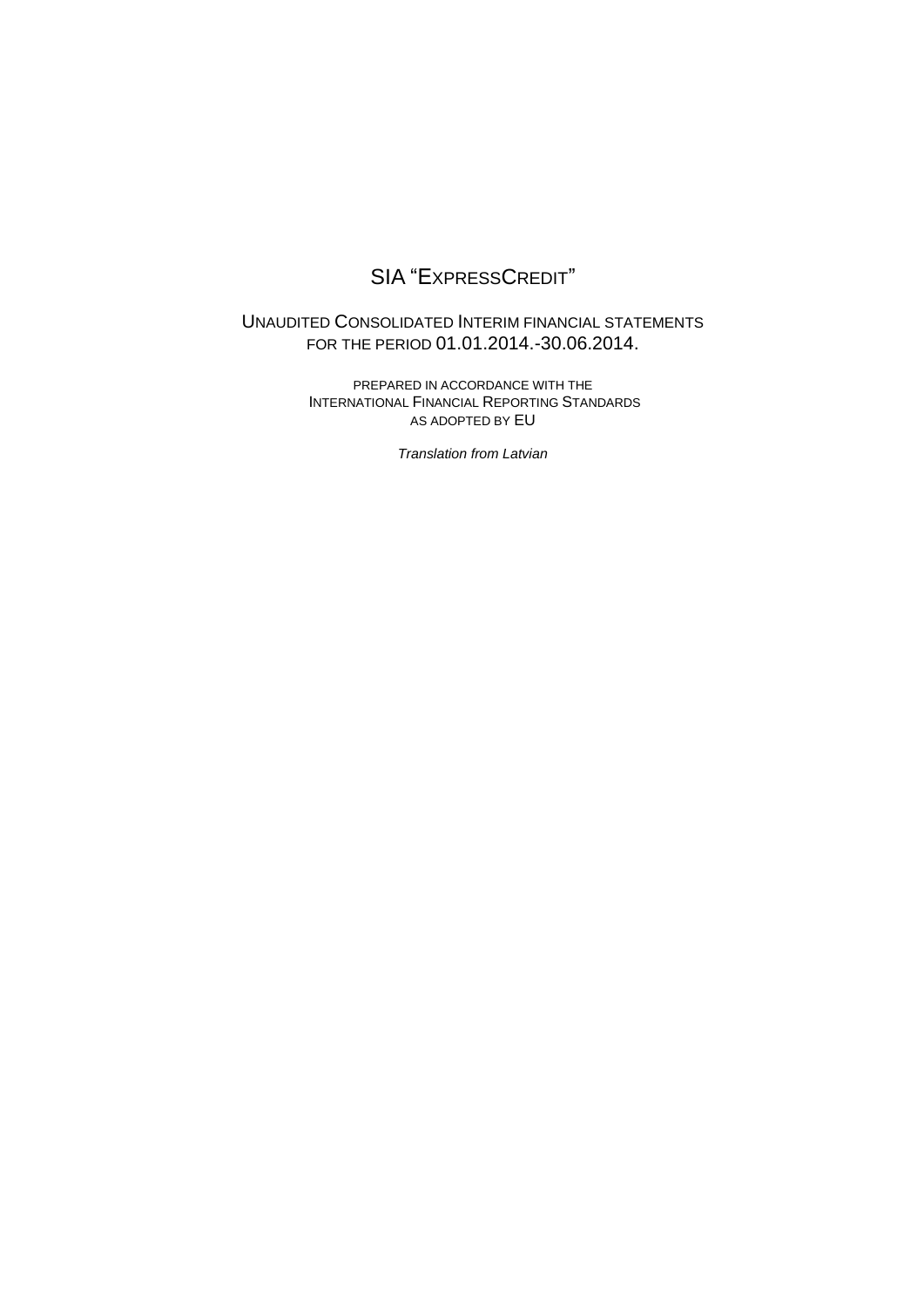## **SATURS**

| Information on the Group                    | 3       |
|---------------------------------------------|---------|
| Management report                           | 4       |
| Statement of management's responsibility    | 5       |
| Consolidated comprehensive income statement | 6       |
| Consolidated balance sheet                  | 7       |
| Consolidated statement of changes in equity | 8       |
| Consolidated cash flow statement            | 9       |
| Notes to the financial statements           | 10 - 15 |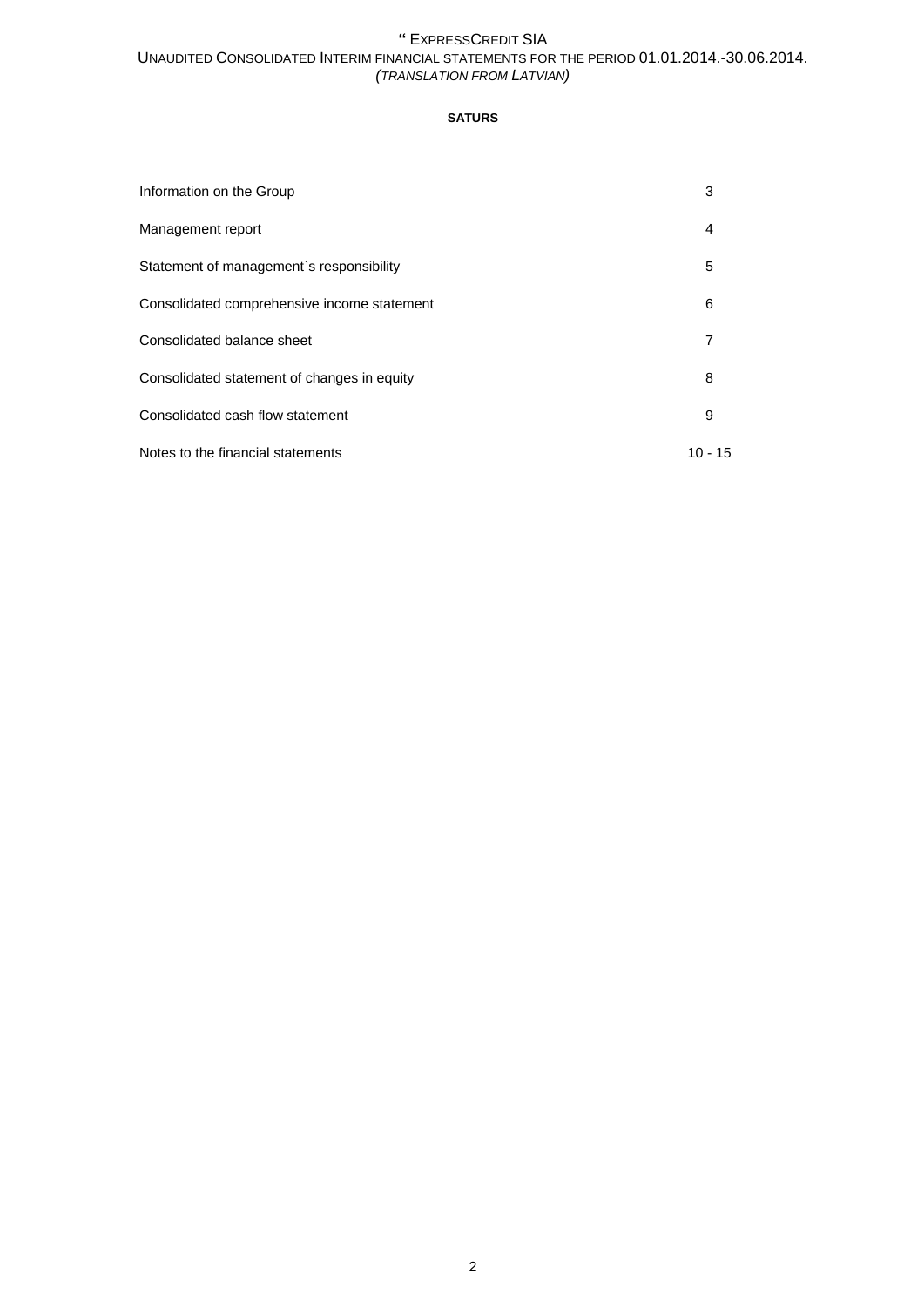| Information on the Group                                                         |                                                                                                                                                                                                                                                                                 |
|----------------------------------------------------------------------------------|---------------------------------------------------------------------------------------------------------------------------------------------------------------------------------------------------------------------------------------------------------------------------------|
| Name of the Company                                                              | ExpressCredit SIA<br>(till 25.06.2012 - Lombards24.LV SIA)                                                                                                                                                                                                                      |
| Legal status of the Company                                                      | Limited liability company                                                                                                                                                                                                                                                       |
| Number, place and date of registration                                           | 4010325854 Commercial Registry<br>Riga, 12 October 2009                                                                                                                                                                                                                         |
| Operations as classified by NACE classification<br>code system                   | Credit facility services, pledging<br>NACE2 64.92 Other credit granting                                                                                                                                                                                                         |
| Address                                                                          | Raunas street 44,<br>Riga, LV-1039<br>Latvia                                                                                                                                                                                                                                    |
| Names and addresses of shareholders (from<br>30.10.2013)                         | SIA Express Holdings (51%)<br>Hāpsalas street 1 k-1-17, Riga, Latvia                                                                                                                                                                                                            |
|                                                                                  | SIA Ebility (24,50%)<br>Raunas street 44 k-1, Riga, Latvia                                                                                                                                                                                                                      |
|                                                                                  | SIA AE Consulting (24,50%)<br>Posma street 2, Riga, Latvia                                                                                                                                                                                                                      |
| Names and positions of Board members                                             | Agris Evertovskis - Chairman of the Board                                                                                                                                                                                                                                       |
|                                                                                  | Edgars Bilinskis - Member of the Board<br>Kristaps Bergmanis - Member of the Board<br>Didzis Admidins - Member of the Board<br>Jeva Judinska-Bandeniece - Chairman of the Council<br>Uldis Judinskis - Deputy Chairman of the Council<br>Ramona Tiltina - Member of the Council |
| Financial year                                                                   | 1 January - 30 June 2014                                                                                                                                                                                                                                                        |
| Subsidiary                                                                       | SIA ExpressInkasso (parent company interest in<br>subsidiary - 100%)<br>(till 4.09.2013 - SIA Lombards 24)                                                                                                                                                                      |
| Date of acquisition of the subsidiary                                            | 22.10.2010                                                                                                                                                                                                                                                                      |
| Number, place and date of registration of the<br>subsidiary                      | 40103211998; Riga, 27 January 2009                                                                                                                                                                                                                                              |
| Address of the subsidiary                                                        | Raunas Street 44 k-1; Riga, LV 1039                                                                                                                                                                                                                                             |
| Operations as classified by NACE classification<br>code system of the subsidiary | 66.19 Financial support services except insurance and<br>pension accrual                                                                                                                                                                                                        |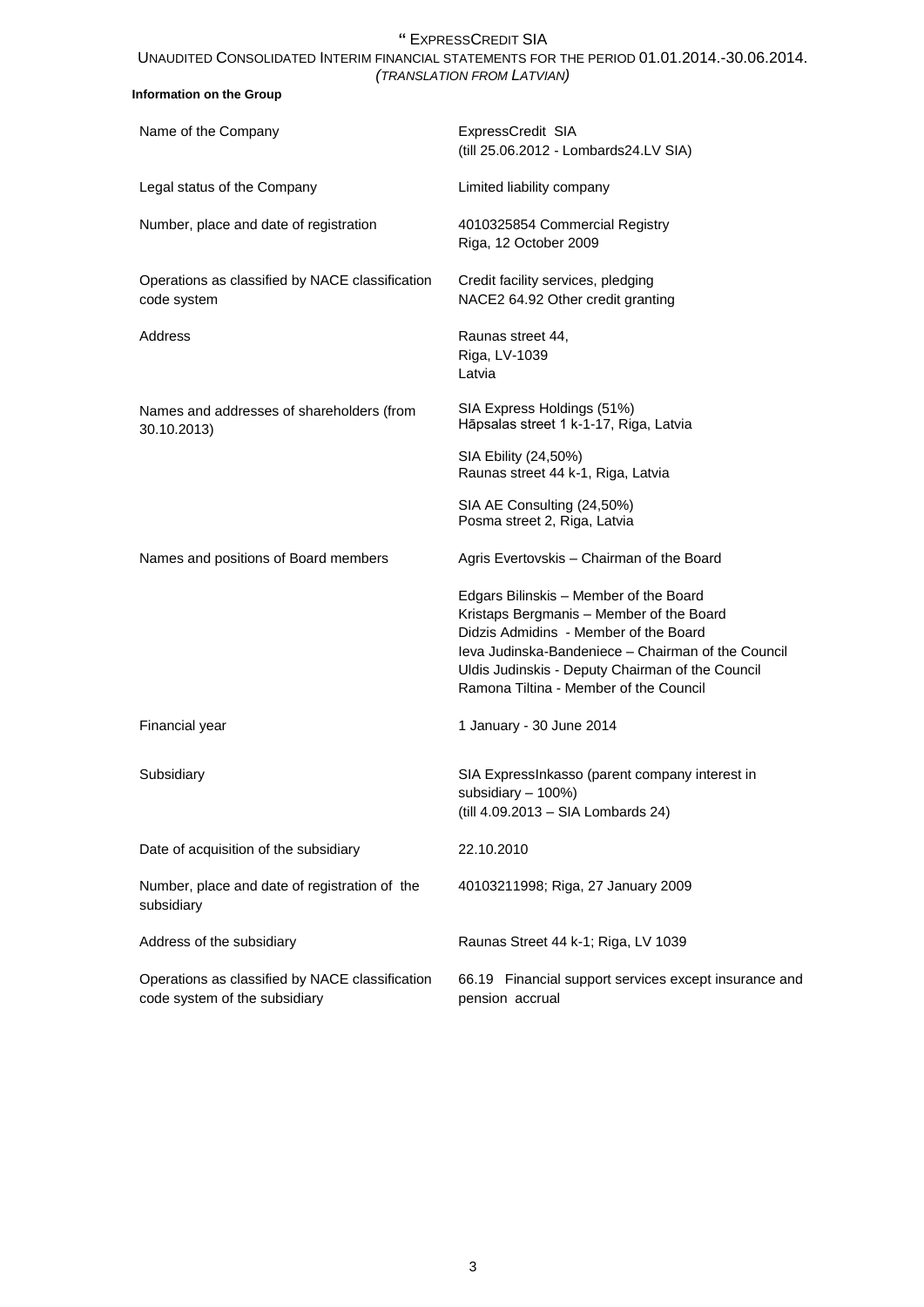#### **Interim management report**

### **Group's performance during the reporting period**

Group has worked successfully over the period from 1 January to 30 June 2014. Total revenue for the period increased by 23% over the corresponding period in 2013 and reached EUR 7 326 264.

Due to implementation of the chosen business strategy, the Group's financial indicators continued to improve in first half year of 2014:

- During the period, the Loan portfolio of the Group has increased significantly by 32% and reached EUR 6,5 million;
- As at 30 June 2014, the amount of the Group's assets equalled EUR 11.8 million ;
- Net profit for the first half of 2014 was EUR 481 999 (respective period of previous year EUR 353 575).

During the reporting period, according to the bond issue prospectus, SIA ExpressCredit has elected and registered Council of the Company in the Register of Enterprises of the Republic of Latvia.

#### **Branches**

During the period from 1 January to 30 June 2014 has continued the work on the branch network to increase efficiency, loan volume increase and IT systems development. As at end of the period, the Group had 96 branches in 38 Latvian cities (31.12.2013. - 93 branches in 38 cities in Latvian).

#### **Group's risk exposure**

The Group is not exposed to material foreign exchange risk because settlement takes place in euro. The Group has financed assets by bond issue at fixed interest rate, reducing exposure to significant variable interest rate risk. Accurate application of the prudent strategies has allowed the Group to successfully manage its financial risks, particularly, liquidity and credit risk.

#### **Post balance sheet events**

There are no subsequent events since the last date of the reporting period end, which would have a significant effect on the financial position of the Group as at 30 June 2014.

#### **Future plans**

Operational data and trends suggest that turnover and profit figures will be better in the second half of 2014 than the second half of year of 2013. The Company plans to finish the year with a profit in excess of 2013 results.

Chairman of the Board

\_\_\_\_\_\_\_\_\_\_\_\_\_\_\_\_\_\_\_\_\_ \_\_\_\_\_\_\_\_\_\_\_\_\_\_\_\_\_\_\_\_\_ Agris Evertovskis and the second service of the Board Chairman of the Board Chairman of the Board School and T<br>Chairman of the Board Chairman of the Board School and The School and The School and The School and The School

Kristaps Bergmanis Didzis Admidins Member of the Board

\_\_\_\_\_\_\_\_\_\_\_\_\_\_\_\_\_\_\_\_\_ \_\_\_\_\_\_\_\_\_\_\_\_\_\_\_\_\_\_\_\_\_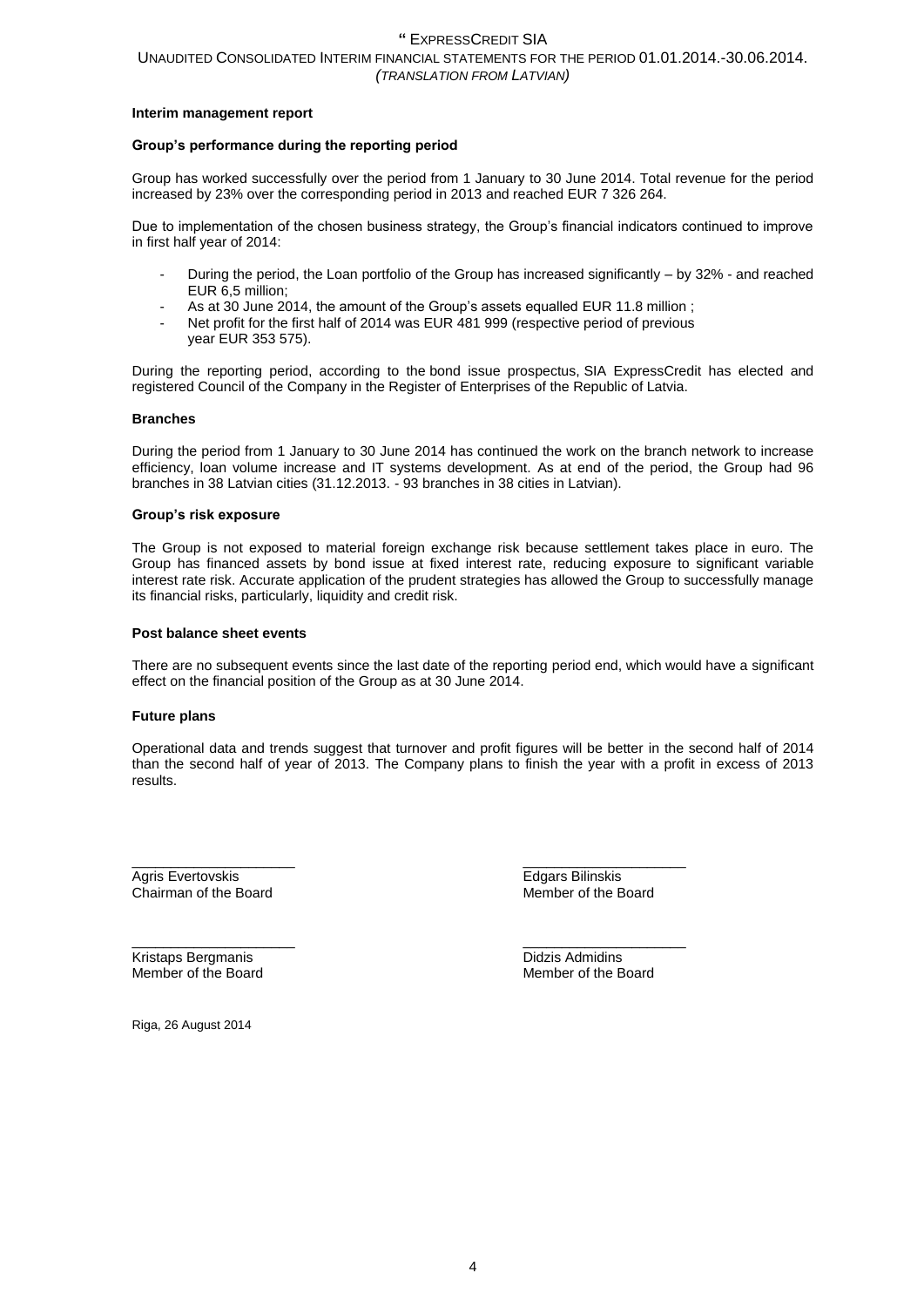## UNAUDITED CONSOLIDATED INTERIM FINANCIAL STATEMENTS FOR THE PERIOD 01.01.2014.-30.06.2014.

## *(TRANSLATION FROM LATVIAN)*

## **Statement of management`s responsibility**

The management of SIA "ExpressCredit" group is responsible for the preparation of the consolidated financial statements.

Based on the information available to the Board of the parent company of the Group, the financial statements are prepared on the basis of the relevant primary documents and statements in accordance with International Financial Reporting Standards as adopted by the European Union and present a true and fair view of the Group's assets, liabilities and financial position as at 30 June 2014 and its profit and cash flows for the period 01.01.2014.-30.06.2014..

The management of the parent company confirms that the accounting policies and management estimates have been applied consistently and appropriately. The management of the parent company confirms that the consolidated financial statements have been prepared on the basis of the principles of prudence and going concern.

The management of the parent company confirms that is responsible for maintaining proper accounting records and for monitoring, controlling and safeguarding the Group's assets. The management of the parent company is responsible for detecting and preventing errors, irregularities and/or deliberate data manipulation. The management of the parent company is responsible for ensuring that the Group operates in compliance with the laws of the Republic of Latvia.

The management report presents fairly the Group's business development and operational performance.

Agris Evertovskis **Edgars Bilinskis**<br>Chairman of the Board **Exercise Servert Chairman of the Board** Chairman of the Board

\_\_\_\_\_\_\_\_\_\_\_\_\_\_\_\_\_\_\_\_\_ \_\_\_\_\_\_\_\_\_\_\_\_\_\_\_\_\_\_\_\_\_

**Kristaps Bergmanis The Contract of the Board Contract Admidins Didzis Admidins Contract Admidins**<br> **Didzis Admidins**<br> **Member of the Board** Member of the Board

\_\_\_\_\_\_\_\_\_\_\_\_\_\_\_\_\_\_\_\_\_ \_\_\_\_\_\_\_\_\_\_\_\_\_\_\_\_\_\_\_\_\_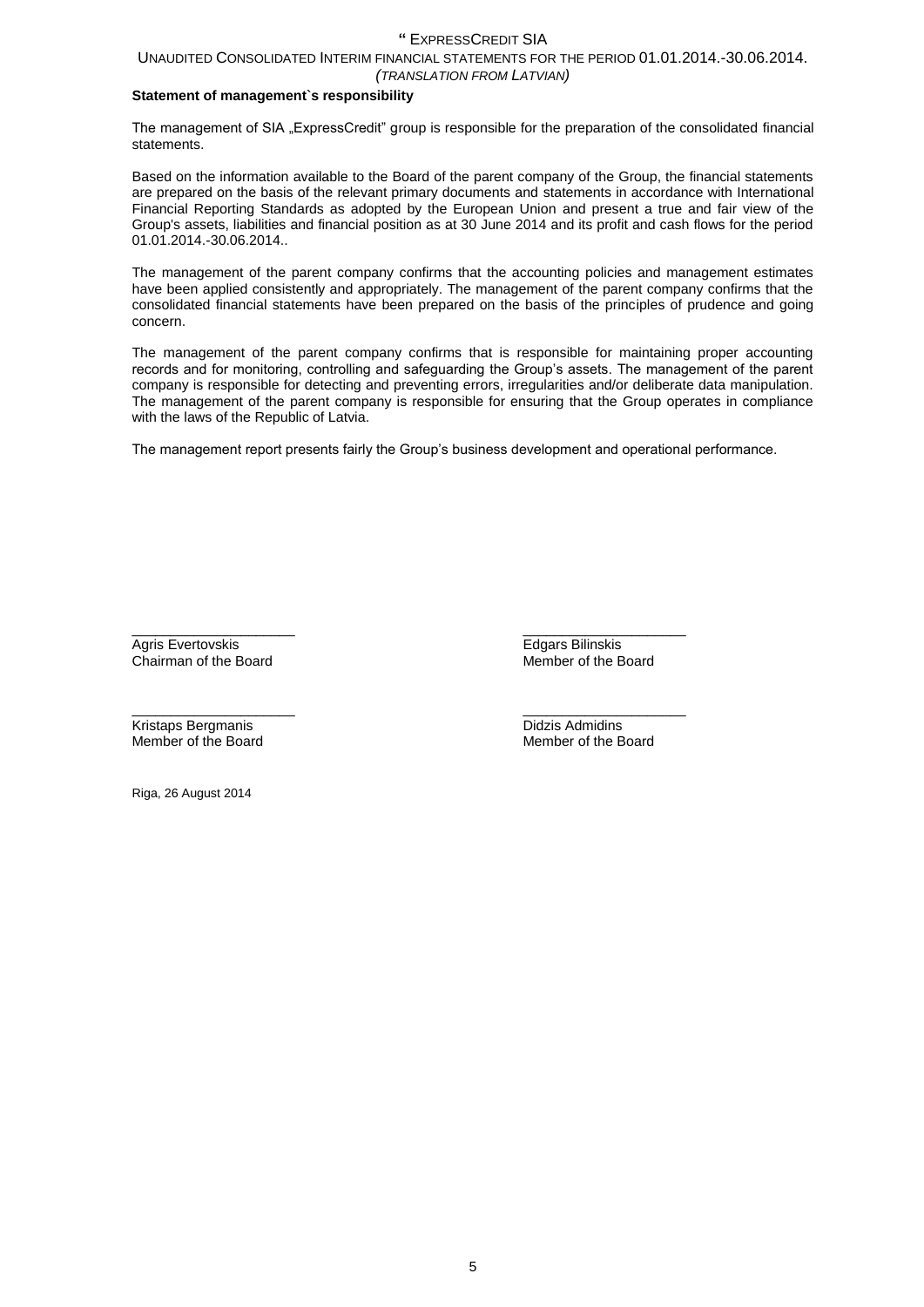## **Consolidated comprehensive income statement for 01.01.2014.-30.06.2014.**

|                                                             | 01.01.2014.-<br>30.06.2014.<br>(unaudited)<br><b>EUR</b> | 01.01.2013.-<br>30.06.2013.<br>(unaudited)<br><b>EUR</b> |
|-------------------------------------------------------------|----------------------------------------------------------|----------------------------------------------------------|
| Net sales                                                   | 3 422 668                                                | 2 578 742                                                |
| Cost of sales                                               | (2430006)                                                | (1780010)                                                |
| Interest income and similar income                          | 3 903 596                                                | 3 360 835                                                |
| Interest expenses and similar expenses                      | (595 512)                                                | (637519)                                                 |
| <b>Gross profit</b>                                         | 4 300 746                                                | 3 522 048                                                |
| Selling expenses                                            | (2647062)                                                | (2305521)                                                |
| Administrative expenses                                     | (911843)                                                 | (599 835)                                                |
| Other operating income                                      | 19 120                                                   | 5720                                                     |
| Other operating expenses                                    | (129143)                                                 | (37701)                                                  |
| <b>Profit before taxes</b>                                  | 631818                                                   | 584 711                                                  |
| Corporate income tax for the reporting year<br>Deferred tax | (149819)                                                 | (231 136)                                                |
| <b>Current year's profit</b>                                | 481 999                                                  | 353 575                                                  |
| Earnings per share                                          | 1.61                                                     | 1.18                                                     |

Notes on pages from 10 to 15 are integral part of these financial statements.

Agris Evertovskis **Edgars Bilinskis**<br>
Chairman of the Board **Edgars** Edgars Bilinskis<br>
Member of the Board Chairman of the Board

\_\_\_\_\_\_\_\_\_\_\_\_\_\_\_\_\_\_\_\_\_ \_\_\_\_\_\_\_\_\_\_\_\_\_\_\_\_\_\_\_\_\_

Kristaps Bergmanis **Didzis Admidins**<br>
Member of the Board **Contract Contract Contract Contract Contract Contract Contract Contract Contract Contract Contract Contract Contract Contract Contract Contract Contract Contract C** 

\_\_\_\_\_\_\_\_\_\_\_\_\_\_\_\_\_\_\_\_\_ \_\_\_\_\_\_\_\_\_\_\_\_\_\_\_\_\_\_\_\_\_ Member of the Board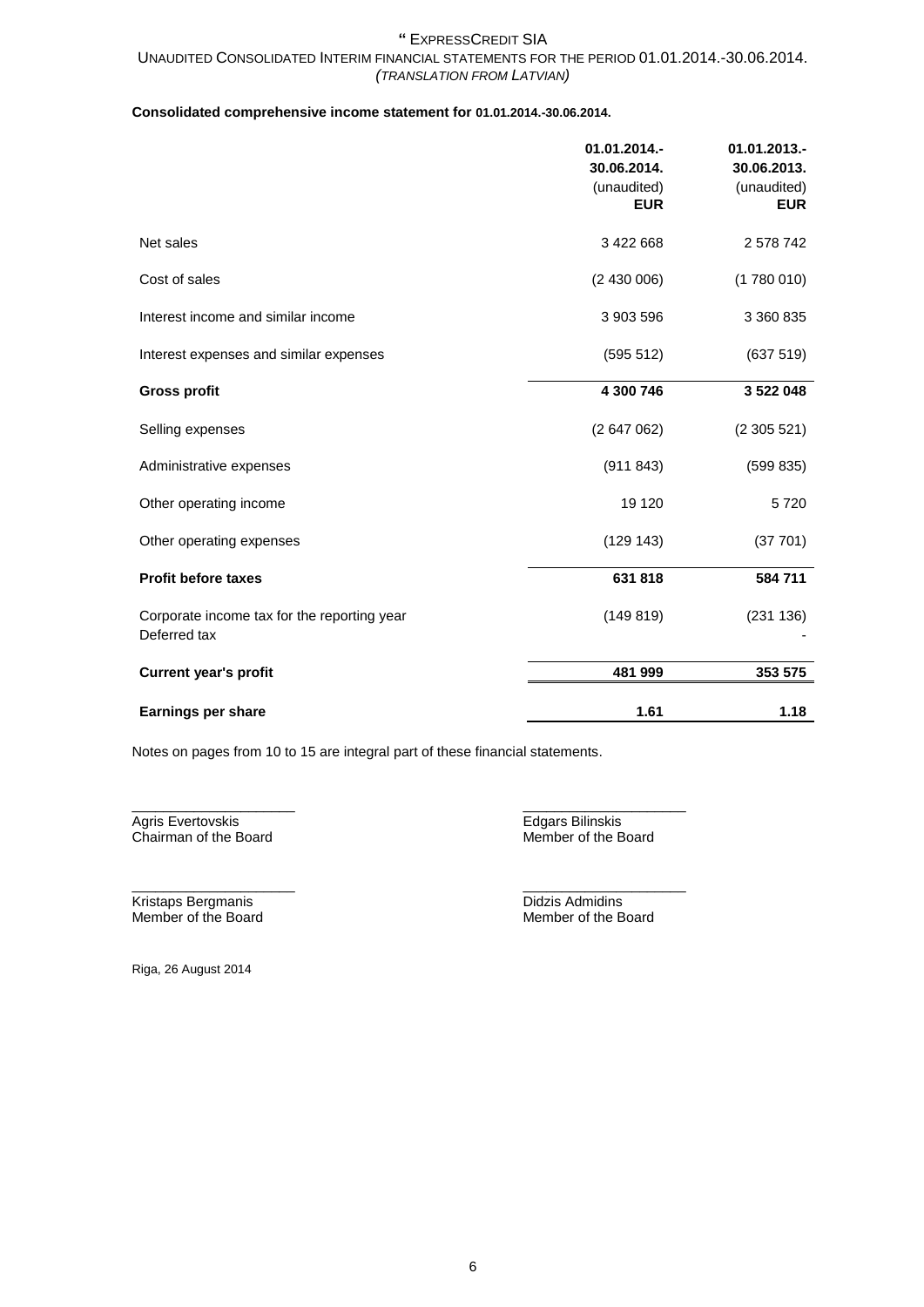## UNAUDITED CONSOLIDATED INTERIM FINANCIAL STATEMENTS FOR THE PERIOD 01.01.2014.-30.06.2014. *(TRANSLATION FROM LATVIAN)*

## **Balance sheet as at 30 June 2013**

| Assets<br>Long term investments<br>Fixed assets and intangible assets |   |               |            |
|-----------------------------------------------------------------------|---|---------------|------------|
|                                                                       |   |               |            |
|                                                                       |   |               |            |
|                                                                       | 1 | 419 760       | 449 822    |
| Loans and receivables                                                 | 4 | 760 479       | 297 709    |
| Loans to shareholders and management                                  | 2 | 2 130 565     | 1 942 057  |
| Deferred tax asset                                                    |   | 26 787        | 26 787     |
| Total long-term investments:                                          |   | 3 3 3 7 5 9 1 | 2716375    |
| <b>Current assets</b>                                                 |   |               |            |
| Finished goods and goods for sale                                     | 3 | 1 337 347     | 1 012 380  |
| Loans and receivables                                                 | 4 | 5 736 027     | 4 602 466  |
| Receivables from affiliated companies                                 |   | 194 241       | 512979     |
| Other debtors                                                         |   | 780 912       | 755 229    |
| Short term loans to shareholders and<br>management                    |   | 24 917        |            |
| Deferred expenses                                                     |   | 22 476        | 29 0 94    |
| Cash and bank                                                         |   | 336 060       | 790 889    |
| <b>Total current assets:</b>                                          |   | 8 431 980     | 7703037    |
| <b>Total assets</b>                                                   |   | 11 769 571    | 10 419 412 |
| <b>Liabilities</b><br><b>Shareholders' funds:</b>                     |   |               |            |
| Share capital                                                         |   | 426 861       | 426 861    |
| Prior years' retained earnings                                        |   | 1 395 703     | 1 016 586  |
| Current year's profit                                                 |   | 481 999       | 379 117    |
| Total shareholders' funds:                                            |   | 2 304 563     | 1822 564   |
| <b>Creditors:</b>                                                     |   |               |            |
| Long-term creditors:<br>Bonds issued                                  | 5 | 6459040       | 3 108 191  |
| Other borrowings                                                      | 6 | 262 854       | 753 094    |
| <b>Total long-term creditors:</b>                                     |   | 6721894       | 3861285    |
| <b>Short-term creditors:</b>                                          |   |               |            |
| Bonds issued                                                          | 5 | 987 619       | 984 967    |
| Other borrowings                                                      | 6 | 951 745       | 894 130    |
| Accounts payable to affiliated companies                              |   |               | 2 091 469  |
| Trade creditors and accrued liabilities                               |   | 511 947       | 407 220    |
| Taxes and social insurance                                            |   | 291 803       | 357 777    |
| Total short-term creditors:                                           |   | 2743114       | 4735563    |
| <b>Total liabilities and shareholders funds</b>                       |   | 11 769 571    | 10 419 412 |

Notes on pages from 10 to 15 are integral part of these financial statements.

\_\_\_\_\_\_\_\_\_\_\_\_\_\_\_\_\_\_\_\_\_ \_\_\_\_\_\_\_\_\_\_\_\_\_\_\_\_\_\_\_\_\_

\_\_\_\_\_\_\_\_\_\_\_\_\_\_\_\_\_\_\_\_\_ \_\_\_\_\_\_\_\_\_\_\_\_\_\_\_\_\_\_\_\_\_

Chairman of the Board

Agris Evertovskis Edgars Bilinskis Edgars Bilinskis Edgars Bilinskis Edgars Bilinskis Edgars Bilinskis Chairman of the Board

**Kristaps Bergmanis**<br>
Member of the Board<br>
Member of the Board<br>
Member of the Board Member of the Board Member of the Board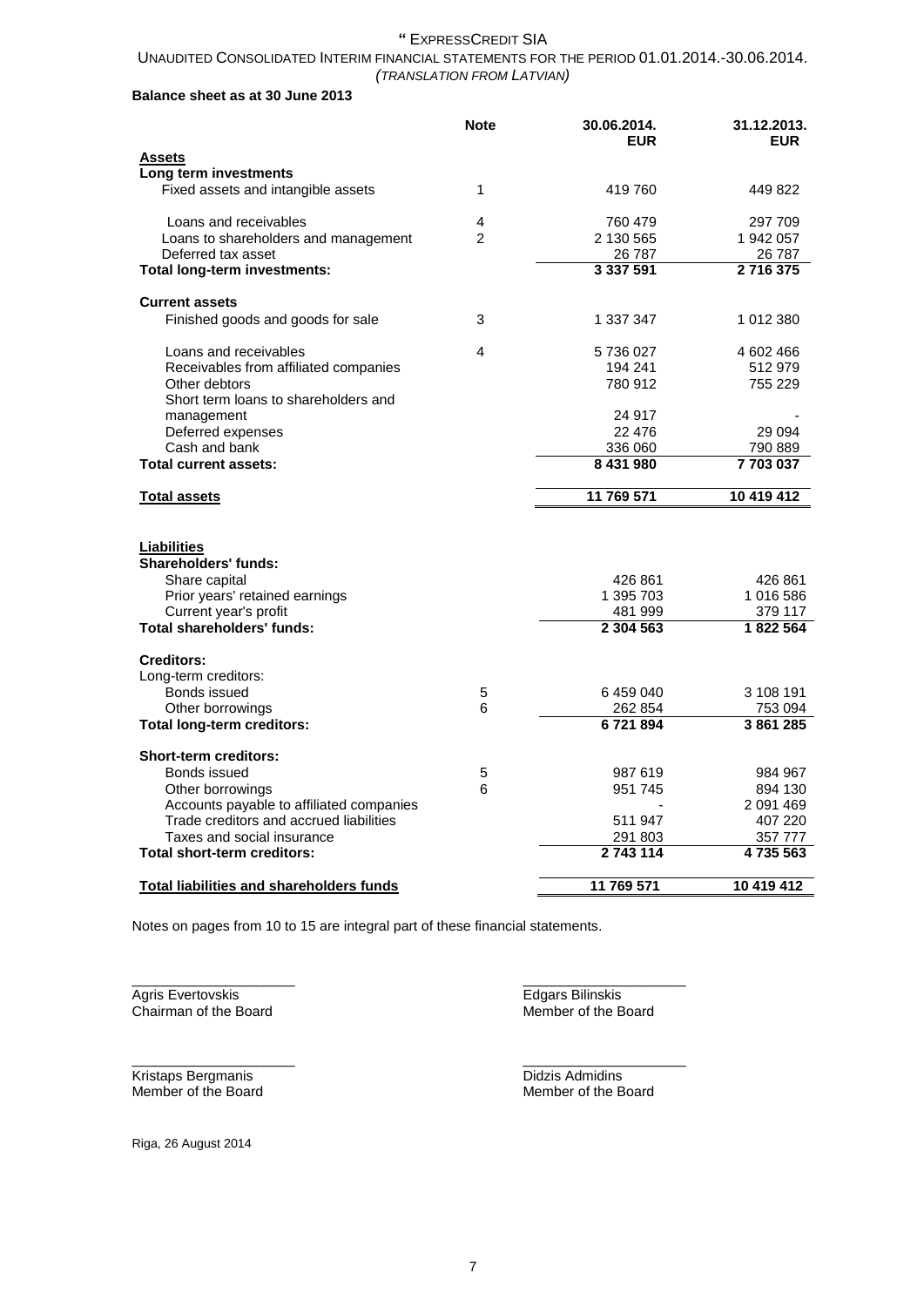## **Statement of changes in equity for the period 01.01.2014.-30.06.2014.**

|                        | Share capital<br>Prior years' |                                 | Current year's       | <b>Total</b> |  |
|------------------------|-------------------------------|---------------------------------|----------------------|--------------|--|
|                        | <b>EUR</b>                    | retained earnings<br><b>EUR</b> | profit<br><b>EUR</b> | <b>EUR</b>   |  |
| As at 31 December 2012 | 426 861                       | 278 120                         | 821 552              | 1 526 533    |  |
| Dividends paid         |                               | (83086)                         |                      | (83086)      |  |
| Profit transfer        |                               | 821 552                         | (821552)             |              |  |
| Profit for the year    |                               |                                 | 379 117              | 379 117      |  |
| As at 31 December 2013 | 426 861                       | 1016586                         | 379 117              | 1822 564     |  |
| Dividends paid         |                               |                                 |                      |              |  |
| Profit transfer        | ۰                             | 379 117                         | (379117)             |              |  |
| Profit for the year    | ٠                             |                                 | 481 999              | 481 999      |  |
| As at 30 June 2014     | 426 861                       | 1 395 703                       | 481 999              | 2 304 563    |  |

Notes on pages from 10 to 15 are integral part of these financial statements.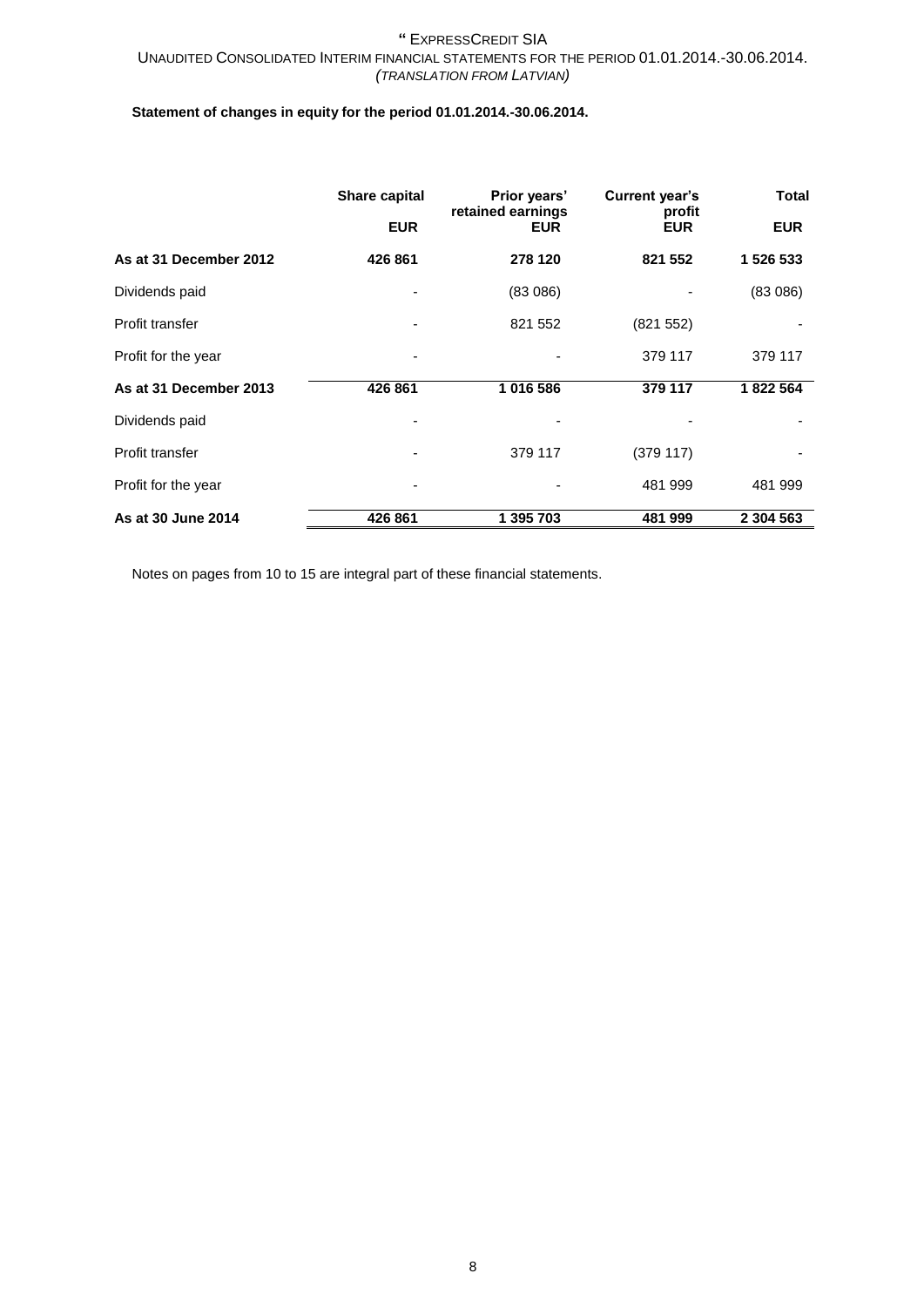## UNAUDITED CONSOLIDATED INTERIM FINANCIAL STATEMENTS FOR THE PERIOD 01.01.2014.-30.06.2014. *(TRANSLATION FROM LATVIAN)*

## **Cash flow statement for the period 01.01.2014.-30.06.2014.**

|                                                                                           | 01.01.2014.-<br>30.06.2014.<br>(unaudited)<br><b>EUR</b> | 01.01.2013.-<br>30.06.2013.<br>(unaudited)<br><b>EUR</b> |
|-------------------------------------------------------------------------------------------|----------------------------------------------------------|----------------------------------------------------------|
| <b>Cash flow from operating activities</b><br>Profit before extraordinary items and taxes | 631818                                                   | 578 138                                                  |
| Adjustments for:                                                                          |                                                          |                                                          |
| a) fixed assets depreciation                                                              | 117 592                                                  | 101 645                                                  |
| b) intangible assets amortisation                                                         |                                                          |                                                          |
|                                                                                           | 1 2 9 1                                                  | 1942                                                     |
| c) accruals and provisions (except for                                                    |                                                          |                                                          |
| provisions for bad debts and obsolete<br>stock)                                           | 106 335                                                  |                                                          |
| d) write-off of provisions                                                                |                                                          | (6334)                                                   |
| f) interest income                                                                        | (3903596)                                                | (3360835)                                                |
| g) interest and similar expense                                                           | 595 512                                                  | 637 519                                                  |
| h) write-off fixed and intangible assets                                                  | 28 986                                                   | 4 1 2 6                                                  |
| Loss before adjustments of working                                                        |                                                          |                                                          |
| capital and short-term liabilities                                                        | (2422062)                                                | (2037226)                                                |
| Adjustments for:                                                                          |                                                          |                                                          |
| a) increase in consumer loans issued and<br>other debtors                                 | (1721731)                                                | (3043040)                                                |
| b) stock increase                                                                         | (305 159)                                                | (173 364)                                                |
| c) trade creditors' increase / (decrease)                                                 |                                                          |                                                          |
|                                                                                           | 32 462                                                   | 250 259                                                  |
| Gross cash flow from operating activities                                                 | (4416490)                                                | (5003371)                                                |
| Corporate income tax payments<br>Interest income                                          | (89700)<br>3682267                                       | (23703)<br>3 269 451                                     |
| Net cash flow from operating activities                                                   | (823923)                                                 | (1757623)                                                |
|                                                                                           |                                                          |                                                          |
| <b>Cash flow from investing activities</b>                                                |                                                          |                                                          |
| Acquisition of fixed assets and intangibles<br>Proceeds from sales of fixed assets and    | (96 540)                                                 | (176551)                                                 |
| intangibles                                                                               | 28 605                                                   |                                                          |
| Loans issued (other than core business of                                                 |                                                          |                                                          |
| the Company) (net)                                                                        | 113 224                                                  | (15528)                                                  |
| Assets held for sale                                                                      | (19809)                                                  |                                                          |
| Net cash flow from investing activities                                                   | 25 4 80                                                  | (192 079)                                                |
| <b>Cash flow from financing activities</b>                                                |                                                          |                                                          |
| Loans received and bonds issued (net)                                                     | 853 952                                                  | 2 517 914                                                |
| Finance lease payments                                                                    | (17035)                                                  | (7456)                                                   |
| Dividends paid                                                                            |                                                          |                                                          |
| Interest paid<br>Net cash flow from financing activities                                  | (493 303)<br>343 614                                     | (475 350)<br>2 035 108                                   |
|                                                                                           |                                                          |                                                          |
|                                                                                           | (454829)                                                 | 85 406                                                   |
| Net cash flow of the reporting year<br>Cash and cash equivalents at the                   |                                                          |                                                          |
| beginning of the reporting year                                                           | 790 889                                                  | 142 589                                                  |
|                                                                                           |                                                          |                                                          |
| Cash and cash equivalents at the end of                                                   |                                                          |                                                          |
| reporting year                                                                            | 336 060                                                  | 227 995                                                  |

Notes on pages from 10 to 15 are integral part of these financial statements.

.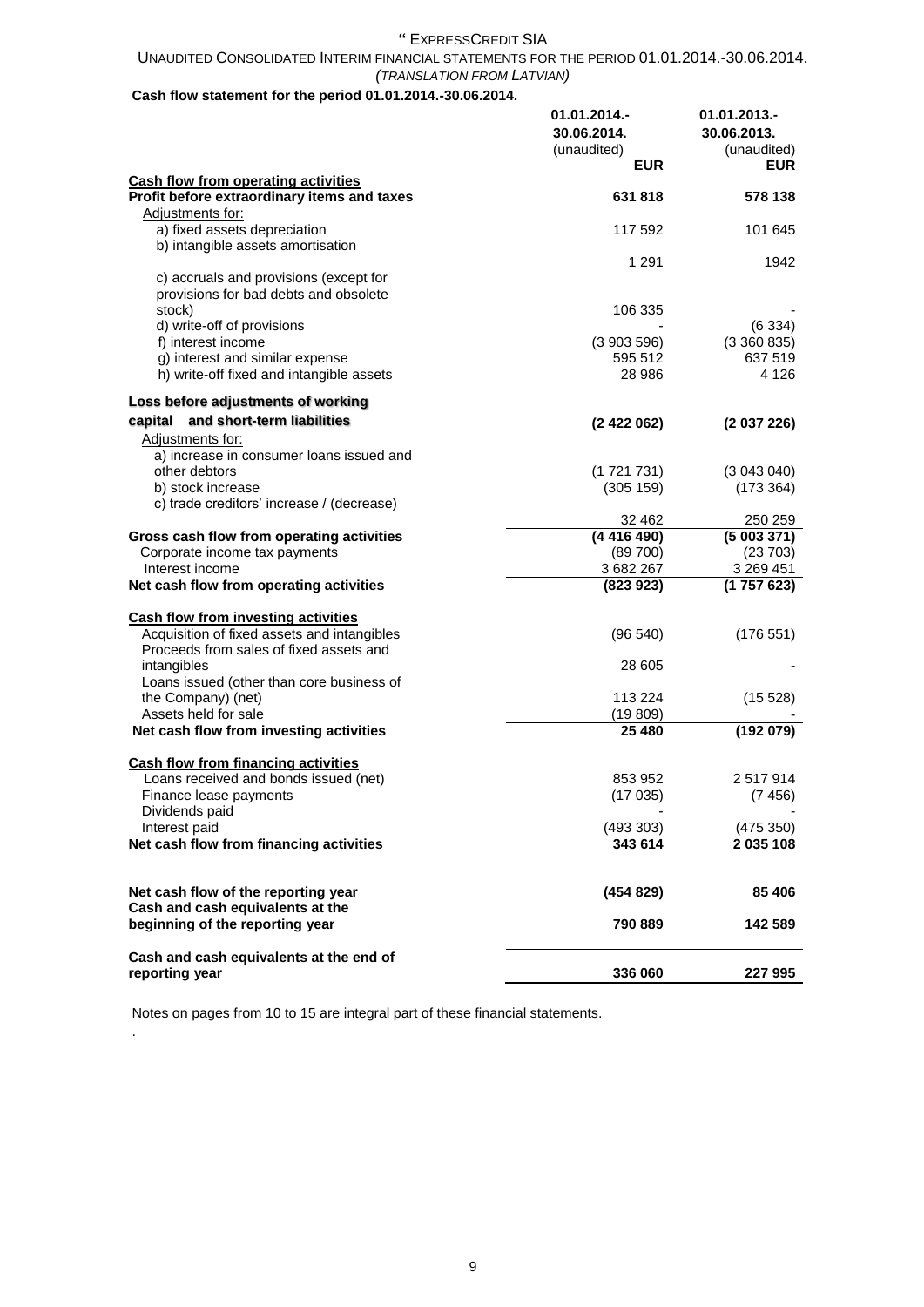#### **Notes**

#### **Accounting policies**

#### (a) **The general principles**

These condensed interim financial statements cover the period of time from 1 January 2014 to 30 June 2014. The condensed interim financial statements are prepared in accordance with the International Accounting Standard (IAS) No. 34 "Interim Financial Reporting".These condensed interim financial statements should be read in conjunction with the financial statements of the annual report of SIA "ExpressCredit" for the year ended on 31 December 2013, that were prepared in accordance with the International Financial Reporting Standards as adopted in the European Union.

#### **(b) Summary of significant accounting principles**

The accounting principles used to prepare. condensed interim financial statements are the same as used for the annual report of SIA "ExpressCredit" 2013, for the year ended on 31 December 2013, that were prepared in accordance with the International Financial Reporting Standards as adopted in the European Union Corporate Income Tax is calculated based on the tax calculation made on 30 June 2014.

## (c**) Financial risk management**

#### (c1) **Financial risk factors**

The activities of the Company expose it to different financial risks:

- (c1.1) foreign currency risk;
- (c1.2) credit risk;
- (c1.3) operational risk;
- (c1.4) market risk;
- (c1.5) liquidity risk;
- (c1.6) cash flow and interest rate risk.

The Company's overall risk management is focused on the uncertainty of financial markets and aims to reduce its adverse effects on the Company's financial indicators. The Finance Director is responsible for risk management. The Finance Director identifies, assesses and seeks to find solutions to avoid financial risks acting in close cooperation with other structural units of the Company.

#### *(c1.1) Foreign exchange risk*

The Company operates mainly in the local market and its exposure to foreign exchange risk is low. Foreign currency risk mainly arises from the fluctuation of the lats and the euro exchange rates at the time of settling of the liabilities or at the time of currency translation. The Finance Director performs analysis of net open positions of each foreign currency and monitors the currency conversion results. No further risk prevention mechanisms are used on the account that the overall currency risk has been assessed as low.

#### *(c1.2) Credit risk*

The Company has a credit risk concentration based on its operational specifics – issuance of loans against pledge, as well as issuance of non-secured loans that is connected with an increased risk of asset recoverability. The risk may result in short-term liquidity problems and issues related to timely coverage of short-term liabilities. The Company's policies are developed in oreder to ensure maximum control procedures in the process of loan issuance, timely identification of bad and doubtful debts and adequate provisioning for potential loss.

#### *(c1.3) Operational risk*

Operational risk is a loss risk due to external factors namely (natural disasters, crimes, etc) or internal ones (IT system crash, fraud, violation of laws or internal regulations, insufficient internal control). Operation of the Company carries a certain operational risk which can be managed using several methods including methods to identify, analyse, report and reduce the operational risk. Also selfassessment of the operational risk is carried out as well as systematic approval of new products is provided to ensure the compliance of the products and processes with the risk environment of the activity.

#### *(c1.4) Market risk*

The Company is exposed to market risks, basically related to the fluctuations of interest rates between the loans granted and funding received, as well as demand for the Company's services fluctuations. The Company attempts to limit market risks, adequately planning the expected cashflows, diversifying the product range and fixing funding resource interest rates.

#### *(c1.5)Liquidity risk*

The Company complies with the prudence principle in the management of its liquidity risk and maintains sufficient funds. The management of the Company has an oversight responsibility of the liquidity reserves and make current forecasts based on anticipated cash flows. Most of the Company's liabilities are short-term liabilities. The management is of the opinion that the Company will be able to secure sufficient liquidity by its operating activities, however, if required, the management of the Company is certain of financial support to be available from the owners of the Company.

#### *(c1.6) Cash flow interest rate risk*

As the Company has borrowings and finance lease obligations, the Company's cash flows related to financing costs to some extent depend on the changes in market rates of interest. The Company's interest payment related cash flows depend on the current market rates of interest. The risk of fluctuating interest rates is partly averted by the fact that a number of loans received have fixed interest rates set. Additional risk minimization measures are not taken because the available bank products do not provide an effective control of risks.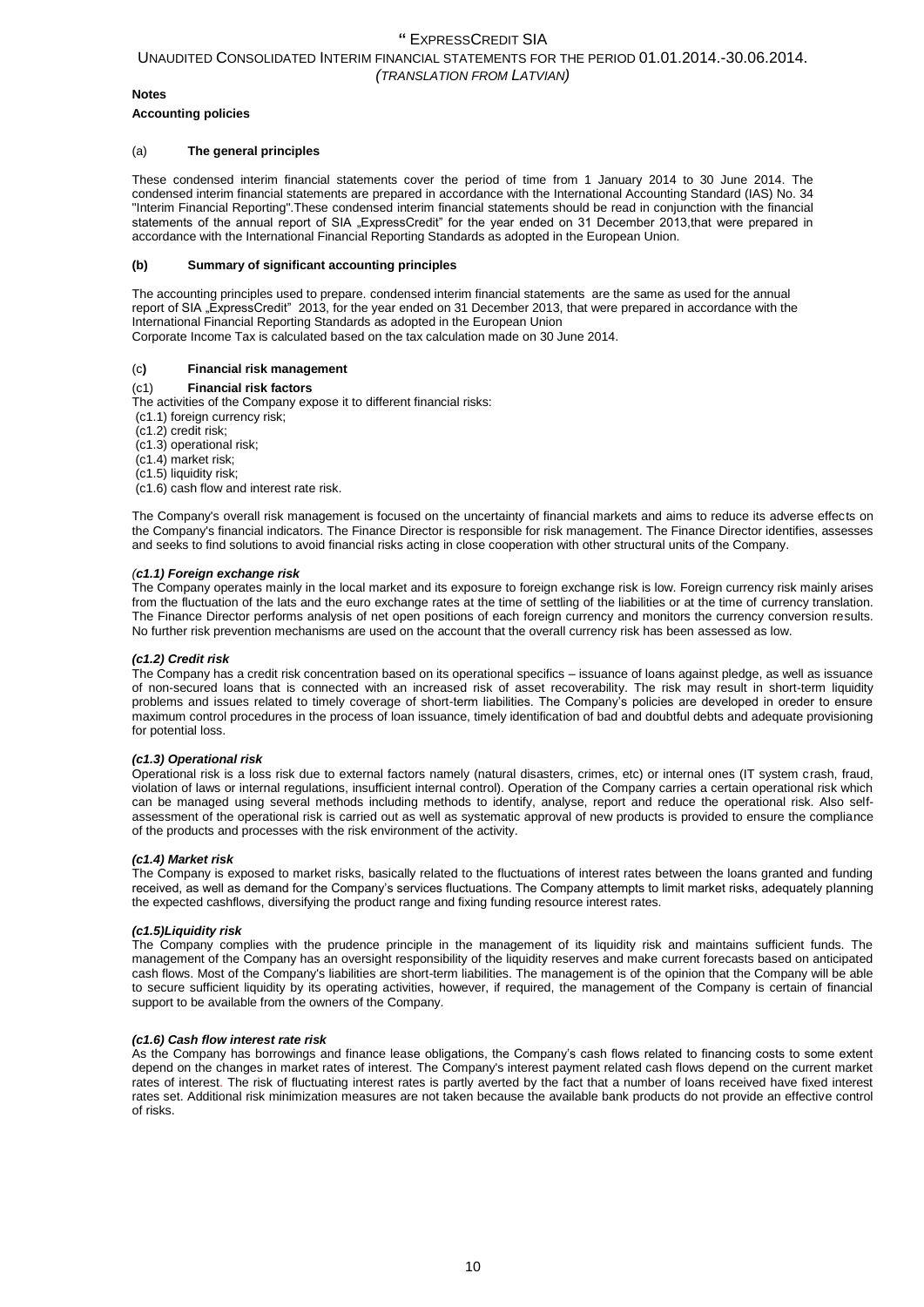## UNAUDITED CONSOLIDATED INTERIM FINANCIAL STATEMENTS FOR THE PERIOD 01.01.2014.-30.06.2014.

*(TRANSLATION FROM LATVIAN)*

#### **c) Financial risk management** (continued)

## **(c2) Accounting for derivative financial instruments**

The Company does not actively use derivative financial instruments in its operations. Derivative financial instruments are initially recognized at fair value on the date of the contract, and are thereafter measured at fair value at the balance sheet date. Derivative financial instruments are carried as assets if their fair value is positive and as liabilities if fair value is negative. Any gains or losses arising due to the changes in the fair value of the derivative financial instrument are not classified hedges and are recognized directly in the profit and loss.

#### **(c3) Fair value**

The carrying value of financial assets and liabilities approximates their fair value. See also note (e).

#### **(c4) Management of the capital structure**

In order to ensure the continuation of the Company's activities, while maximizing the return to stakeholders capital management, optimization of the debt and equity balance is performed. The Company's capital structure consists of borrowings from related persons, third party loans and loans from credit institutions and finance lease liabilities, cash and equity, comprising issued share capital, retained earnings and share premium. At year-end the ratios were as follows: :

|                                | 30.06.2014.<br><b>EUR</b> | 31.12.2013<br><b>EUR</b> |
|--------------------------------|---------------------------|--------------------------|
| Loan and leasae liabilities    | 8 661 258                 | 7831851                  |
| Cash and bank                  | (336060)                  | (790889)                 |
| <b>Net debts</b>               | 8 3 2 5 1 9 8             | 7 040 962                |
| Equity                         | 2 304 563                 | 1822 564                 |
| Liabilities / equity ratio     | 3.76                      | 4.30                     |
| Net liabilities / equity ratio | 3.61                      | 3.86                     |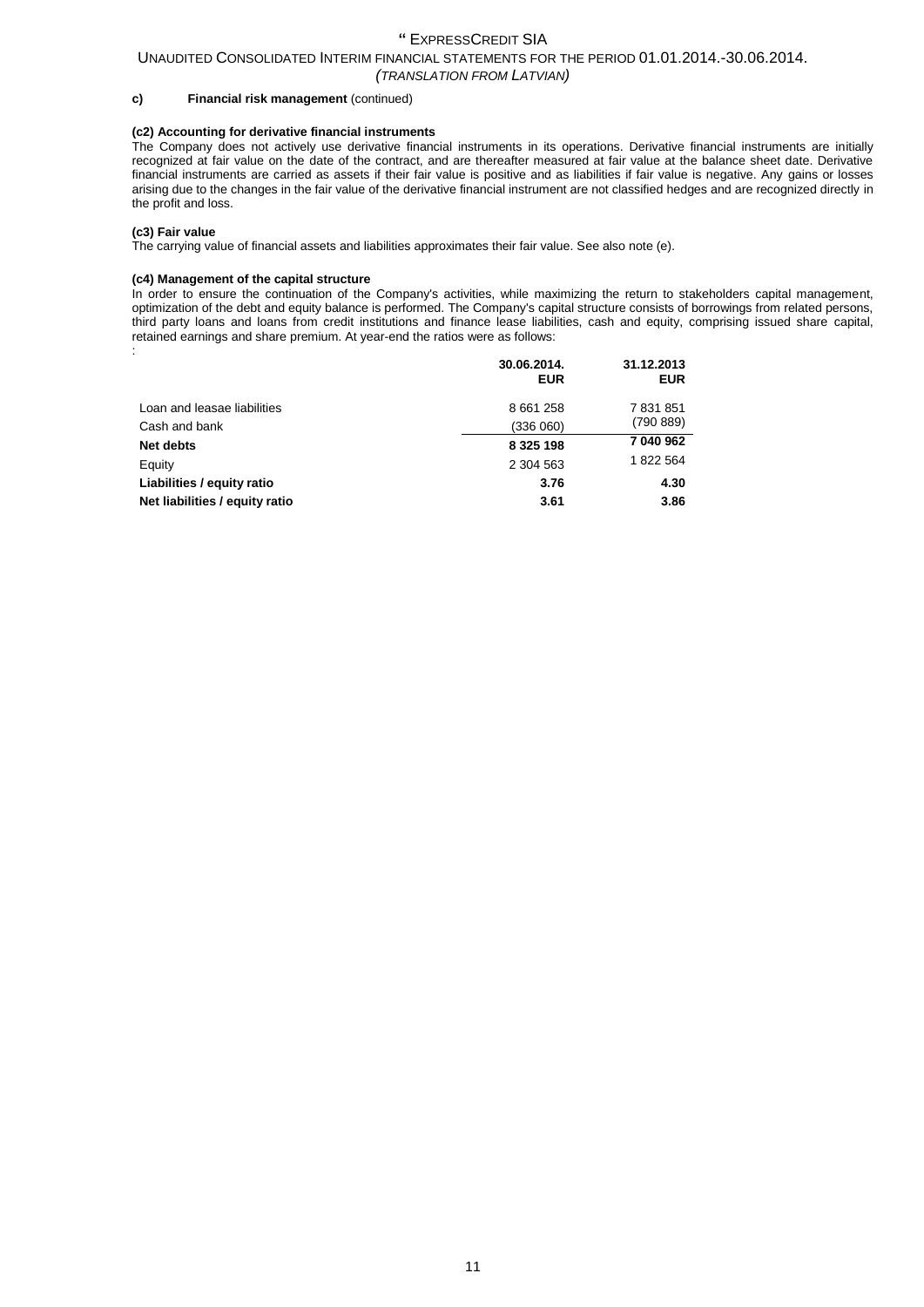#### **Notes** (continued)

## **(1) Intangible and Fixed asset**

|                     | Concessions, patents,<br>trade marks and<br>similar rights | Land and<br>buildings | Other fixed<br>assets and<br>inventory | Leasehold<br><i>improvements</i> | <b>Total</b> |
|---------------------|------------------------------------------------------------|-----------------------|----------------------------------------|----------------------------------|--------------|
|                     | <b>EUR</b>                                                 | <b>EUR</b>            | <b>EUR</b>                             | <b>EUR</b>                       | <b>EUR</b>   |
| Cost                |                                                            |                       |                                        |                                  |              |
| 31.12.2013.         | 13 381                                                     | 36 995                | 555 274                                | 247 201                          | 852 851      |
| Additions           | 1 733                                                      |                       | 82721                                  | 33 353                           | 117807       |
| <b>Disposals</b>    |                                                            | (36 995)              | (2 192)                                |                                  | (39 187)     |
| 30.06.2014.         | 15 114                                                     |                       | 635 803                                | 280 554                          | 931 471      |
| <b>Depreciation</b> |                                                            |                       |                                        |                                  |              |
| 31.12.2013.         | 9673                                                       | 8 0 9 3               | 262 890                                | 122 373                          | 403 029      |
| Charge for 2013     | 1 291                                                      | 296                   | 88 134                                 | 29 162                           | 118 883      |
| Disposals           |                                                            | 8 3 8 9 )             | (1 812)                                |                                  | (10 201)     |
| 30.06.2014.         | 10 964                                                     |                       | 349 212                                | 151 535                          | 511 711      |
| Net book value      |                                                            |                       |                                        |                                  |              |
| 30.06.2014.         | 4 150                                                      |                       | 286 591                                | 129 019                          | 419 760      |
| Net book value      |                                                            |                       |                                        |                                  |              |
| 31.12.2013.         | 3708                                                       | 28 902                | 292 384                                | 124 828                          | 449 822      |

As at 30 June 2014 the residual value of the fixed assets acquired under the terms of financial lease was 78 501 *euro* (31.12.2013: 69 960 *euro*). The ownership of those fixed assets will be transferred to the Group only after settlement of all lease liabilities.

#### **(2) Loans to shareholders and management**

|                               | <b>Agris Evertovskis</b><br><b>EUR</b> | <b>Edgars Bilinskis</b><br><b>EUR</b> | <b>Total</b><br><b>EUR</b> |
|-------------------------------|----------------------------------------|---------------------------------------|----------------------------|
| 31.12.2013.<br>Issued in 2014 | ٠<br>17850                             | 144 990                               | 162 840                    |
| Loans interest                | 203                                    | 913                                   | 1 1 1 6                    |
| Loans repaid                  | -                                      | (10100)                               | (10100)                    |
| 30.06.2014.                   | 18 053                                 | 135 803                               | 153 856                    |
|                               | <b>SIA AE Consulting</b><br><b>EUR</b> | <b>SIA Ebility</b><br><b>EUR</b>      | Total<br><b>EUR</b>        |
| 31.12.2013.                   | 1 180 158                              | 761899                                | 1 942 057                  |
| Issued in 2014                |                                        |                                       |                            |
| Loans interest                | 21 058                                 | 13 594                                | 34 652                     |
| 30.06.2013.                   | 1 201 216                              | 775 493                               | 1976709                    |

Interest on borrowing is 3.57% per annum.

The loan maturity - 31 December 2017.

### **(3) Stock**

|                                                           | 30.00.ZUT4. | 31.IZ.ZUIJ. |
|-----------------------------------------------------------|-------------|-------------|
|                                                           | <b>EUR</b>  | <b>EUR</b>  |
| Goods for sale and pledges taken over                     | 1 071 825   | 783 109     |
| Gold scrap                                                | 363 684     | 342 875     |
| Provisions for slow moving stock and stock value decrease | 98 162)     | (113 604)   |
|                                                           | 1 337 347   | 1 012 380   |

**30.06.2014. 31.12.2013.**

#### *(3a) Provision for obsolete stock*

|                                                            | 2014       | 2013       |
|------------------------------------------------------------|------------|------------|
|                                                            | <b>EUR</b> | <b>EUR</b> |
| Provisions for obsolete stock at the beginning of the year | 113 604    | 62 716     |
| Written-off                                                | (55357)    | (25059)    |
| Additional provisions                                      | 39 915     | 75 947     |
| Provisions for obsolete stock at the end of the year       | 98 162     | 113 604    |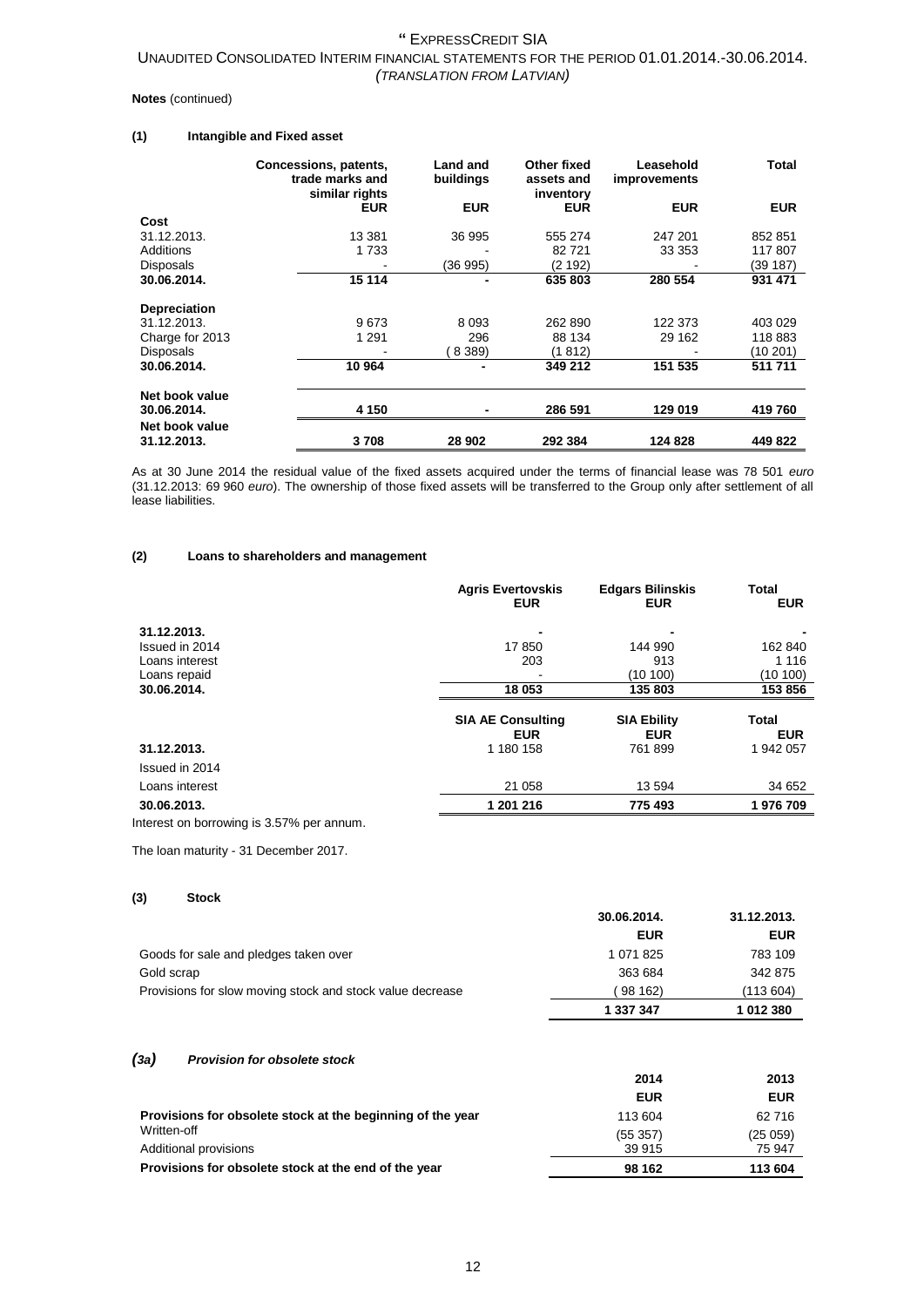#### **Notes** (continued)

### **(4) Loans and receivables**

|                                               | 30.06.2014.<br><b>EUR</b> | 31.12.2013.<br><b>EUR</b> |
|-----------------------------------------------|---------------------------|---------------------------|
| Long-term loans and receivables               |                           |                           |
| Debtors for loans issued against pledge       | 623 415                   | 229 475                   |
| Debtors for loans issued without pledge       | 137 064                   | 68 234                    |
| Long-term loans and receivables, total        | 760 479                   | 297 709                   |
| Short-term loans and receivables              |                           |                           |
| Debtors for loans issued against pledge       | 1 742 175                 | 1 666 949                 |
| Debtors for loans issued without pledge       | 4 216 487                 | 3 0 28 7 85               |
| Interest accrued                              | 614 645                   | 462 322                   |
| Provisions for bad and doubtful trade debtors | (837 280)                 | (555 590)                 |
| Short-term loans and receivables, total       | 5736027                   | 4 602 466                 |
| Loans and receivables                         | 6496506                   | 4 900 175                 |

On 31 May 2014 was concluded the agreement with SIA "ExpressInkasso about the cessation of the bad receivables in amount of EUR 135 074, the amount of compensation EUR 28 738.63. Losses from the cessation of the loans are recognized in the current year income statement.

Debtors balances in the total amount of EUR 2 365 590 (31.12.2013: EUR 1 896 424 ) are secured by the pledged object value.

As the debtors balances of loans issued against pledges are secured by pledges, the estimated value of which is approximately 1.5 times the balance sheet value of the debtors, then no provisions for debts overdue are made. All the pledges received for such debts become the property of the Group upon breach of the term of the repayment by the client and are available for sale in the Group's shops.

#### **(5) Bonds issued**

|                                       | 30.06.2014.<br><b>EUR</b> | 31.12.2013.<br><b>EUR</b> |
|---------------------------------------|---------------------------|---------------------------|
| Bonds issued                          | 6 500 000                 | 3 160 000                 |
| Bonds commission                      | (40 960)                  | (51 809)                  |
| Total long-term part of bonds issued  | 6 459 040                 | 3 108 191                 |
| Bonds issued                          | 1 000 000                 | 1 000 000                 |
| Bonds commission                      | (27381)                   | (25 209)                  |
| Interest accrued                      | 15 000                    | 10 176                    |
| Total short-term part of bonds issued | 987 619                   | 984 967                   |
| Bonds issued, total                   | 7 500 000                 | 4 160 000                 |
| Interest accrued, total               | 15 000                    | 10 176                    |
| <b>Bonds commission, total</b>        | (68341)                   | (77 018)                  |
| <b>Bonds issued net</b>               | 7446659                   | 4 093 158                 |

On 1 November 2013 the parent company signed bonds issue regulations with "Baltikums Bank" AS. As at the date of signing of these financial statements the bonds emission in the total value of 4 500 000 EUR has been placed, the number of financial instruments issued - 5 000 with the nominal value of EUR 9 00, and the total nominal value of EUR 4 500 000.00. The coupon rate – 14% p.a., coupon payable one a month (25 date). The principal is repayable on a monthly basis in the amount of EUR 50 of each bond. The maturity of the bonds issue: 25 November 2018.

On 11 December 2013 the parent company signed the bond issue regulations and registered it in Latvian Central Depository with the following conditions: number of financial instruments 3 500 at par value of EUR 1 000 with a total nominal value of 3 500 000.00 EUR. Coupon rate - 15%, coupon is paid out monthly at 25th date. Principal amount is amortized on a quarterly basis in amount of 125.00 EUR for each bond, starting with 25 March 2019. The complete maturity date of the principal amount is 25 December 2020. As at the date of signing of these financial statements the emission in the value of 3 000 000 EUR has been placed.

The bonds are secured by the commercial pledge of the total assets and shares of the Group, as well as future components of these assets. The bonds are also secured by the financial pledge of the cash assets and financial instruments (if existent) of the Group held at AS Reģionālā investīciju banka". The bond holders have the rights to recover their assets proportionately to their share of investment in case of pledge realisation if the parent company has breached the conditions of coupon payment or principal repayment.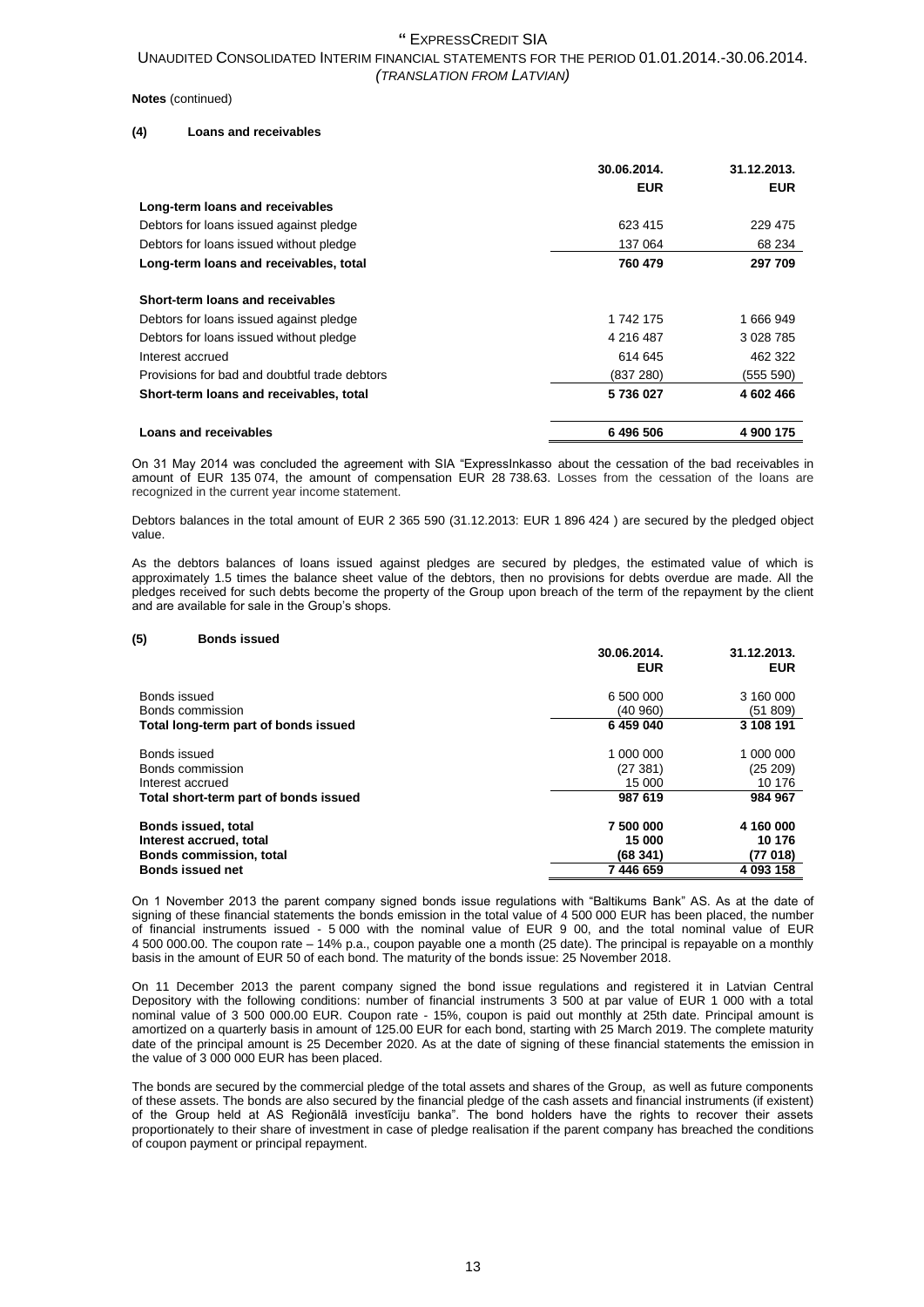## UNAUDITED CONSOLIDATED INTERIM FINANCIAL STATEMENTS FOR THE PERIOD 01.01.2014.-30.06.2014. *(TRANSLATION FROM LATVIAN)*

# **Notes** (continued)<br>(5) **Bonds**

#### **(5) Bonds issued** (continued)

The following pledge agreements with the total pledge value of EUR 6 million are concluded. The secured amount of each pledge – in the total value of the pledge amount:

- with the parent company on 100% shares of SIA EkspressInkasso;
- with the parent company and its subsidiary on aggregate movable property and future components of these assets:
- with the parent company on aggregate movable property and future components of these assets. Leased vehicles are excluded from the pledge listing.

#### **(6) Other borrowings**

|                                 | 30.06.2014.<br><b>EUR</b> | 31.12.2013.<br><b>EUR</b> |
|---------------------------------|---------------------------|---------------------------|
| Long-term finance lease         | 57 979                    | 47818                     |
| Other long-term loans           | 204 875                   | 705 276                   |
| Total other long-term loans     | 262 854                   | 753 094                   |
| Short-term finance lease        | 20 522                    | 15 317                    |
| Other short-term loans          | 917 286                   | 874 048                   |
| Interest accrued on other loans | 13 937                    | 4765                      |
| Total other short-term loans    | 951 745                   | 894 130                   |
| <b>Total other loans</b>        | 1 214 599                 | 1 647 224                 |

The parent company has acquired fixed assets on finance lease. as at 30 June 2014 the interest rate was set as 3 M Euribor + 5.5% and 6M Euribor+3-4.5%.. See Note 1 on balance sheet values of fixed assets acquired under the finance lease conditions

The parent company has received loans from private individuals and legal entities. The interest is charged from 0 to 15 % p.a. The loans are received without security granted.

#### **(7) Related party transactions**

During the reporting period the Company had transactions with the following related parties.

| <b>Related party</b>                                                       | <b>Transactions in 2014</b> | <b>Transactions in 2013</b> |
|----------------------------------------------------------------------------|-----------------------------|-----------------------------|
|                                                                            |                             |                             |
| Parent company (till 30.10.2013)                                           |                             |                             |
| "Infrastructure Investments" AS, reģ. Nr. 40103242023                      | х                           | х                           |
|                                                                            |                             |                             |
| Companies and individuals under common control or<br>significant influence |                             |                             |
| Agris Evertovskis, p.k. 081084-10631                                       | х                           | x                           |
| Edgars Bilinskis, p.k.310782-10537                                         | X                           | х                           |
| "AE Consulting", SIA, reģ. Nr. 40003870736                                 | x                           | х                           |
| "Ebility", SIA, reģ. 40103720891                                           | х                           | х                           |
| "Dotcom Enterprises", AS, reģ. Nr. 40103684497                             | X                           | N/A                         |
|                                                                            |                             |                             |
| <b>Subsidiary</b>                                                          |                             |                             |
| "ExpressInkasso"SIA (iepriekš "Lombards24" SIA), reģ. Nr.<br>40103211998.  | X                           | x                           |
| Other related companies                                                    |                             |                             |
| "ABS Holding LIMITED", reģ. Nr. C41264, Malta                              | х                           | X                           |
| "Tigo.lv", reģ. Nr. 40103653497                                            | X                           | N/A                         |
| "Naudasklubs" SIA, reģ. Nr. 40103303597                                    | X                           | х                           |
| "Inin 7" SIA, reģ. Nr. 42103059064                                         | N/A                         | X                           |
| "A.Kredīts" SIA, reģ. Nr. 40103501494                                      | х                           | x                           |
| "ExpressCreditEesti" OU, reģ. Nr. 12344733                                 | X                           | X                           |
| "PH investīcijas", SIA, reģ. Nr. 42103057909                               | X                           | X                           |

All the transactions have been performed at market rates.